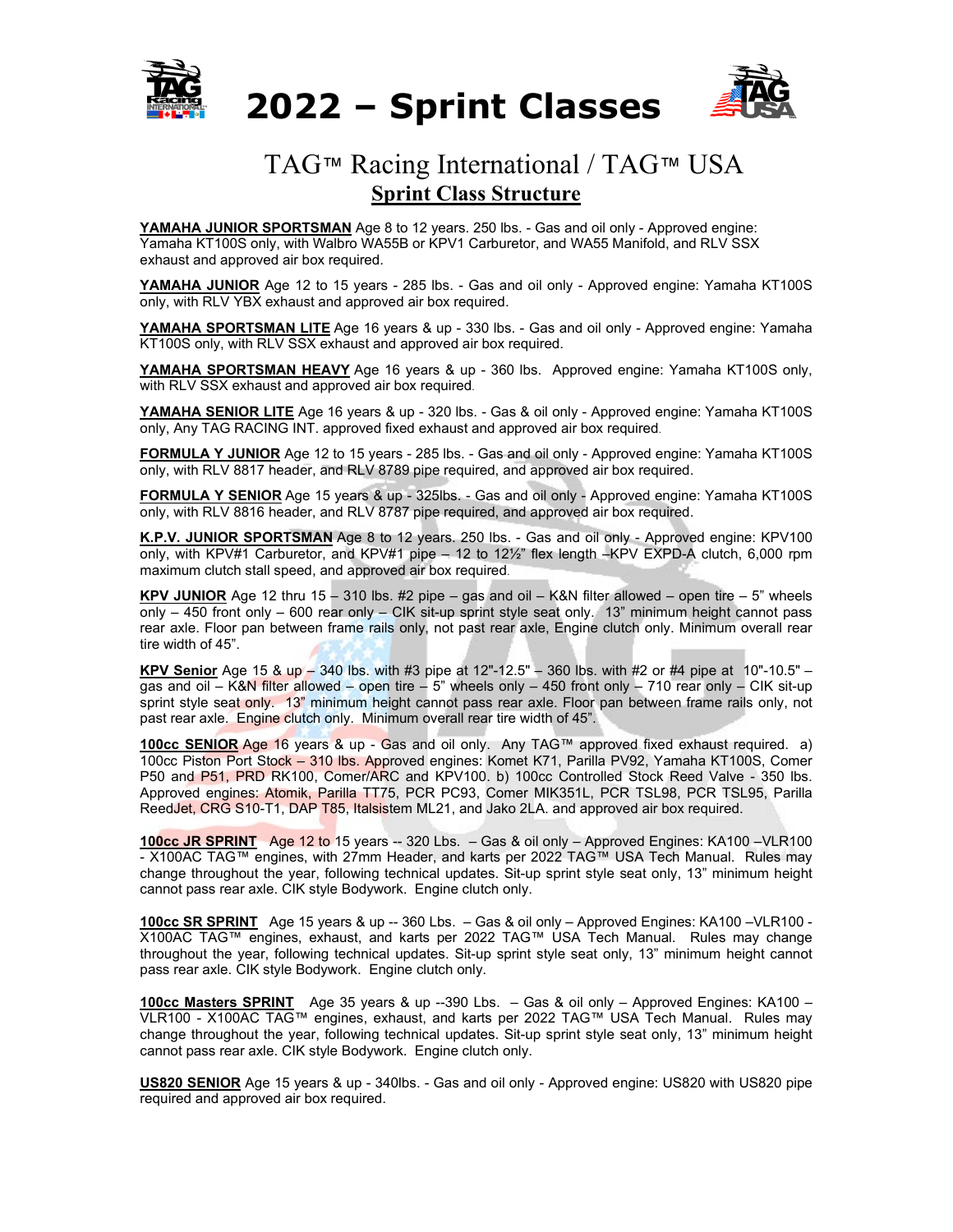



**KID KARTS** Age 5 to 7 years – Gas and oil only - Approved engine: Comer 50cc Box stock, unaltered, 1.8 HP, fixed jet carburetor, stock exhaust required, unaltered 89 tooth sprocket.

**4 CYCLE NOVICE** Age 8 to 12 years - 260 lbs. - Methanol only - Approved engine: Briggs & Stratton stock 5hp only, with .425 inch maximum intake restrictor and Exhaust Silencer Required

**4 CYCLE JUNIOR** Age 12 to 15 years - 290 lbs. - Methanol only - Approved engine: Briggs & Stratton stock 5hp only, with .575 inch maximum intake restrictor and Exhaust Silencer Required

**4 CYCLE SENIOR** Age 15 years & up - 350 lbs. - Methanol only -Approved engine: Briggs & Stratton stock 5hp only, with Exhaust Silencer Required

**4 CYCLE SUPERSTOCK** Age 15years & up - 360 lbs. - Methanol only - Approved engine: Briggs & Stratton stock 5hp only, with any Tillotson HL (except HL334A) series carburetor with .900 inch maximum venturi diameter, any single piece intake manifold and Exhaust Silencer Required Auxiliary vacuum fuel pump, pulsed from the intake, is permitted.

**Formula-OHV** Age 15 years & up - 360 lbs. – Gas only - Approved engines: Kohler C6 XKE, Briggs & Stratton Intek 5.5 and Animal, Honda GX-200 and Tecumseh OHH55 – Exhaust Silencer Required

**SPRINT 4 CYCLE NOVICE (ANIMAL & FLAT HEAD)** Age 8 thru 11 years – Animal 250 lbs – triple hole red restrictor. Flat Head 250 lbs – 5 hp Briggs & Stratton engines per 2022 TAG™ Tech Manual. Exhaust silencers required. 0.500 (turquoise) restrictor plate required. NO steering fairings, the CIK number panel is legal, overall nose height maximum of 16" measured from ground, chest protector is mandatory.

**SPRINT JUNIOR 4-CYCLE (ANIMAL & FLAT HEAD)** Age 12 thru 15 years – 305 lbs. Briggs & Stratton 5hp with .575 restrictor or Briggs & Stratton Stock Animal 6.5hp w/.360 throttle stop maximum exhaust pipe length 24" may be one or two piece must be inside bumper. Alcohol only allowed. Exhaust silencers required. Aftermarket connecting rods are allowed, stock length only, chest protector is mandatory for JR participants

**BRIGGS SPRINT ANIMAL Junior** Age 11 thru 15 years – 300 lbs–Briggs & Stratton Stock Animal 6.5hp.Gas only or Alcohol only allowed. Exhaust silencers required. Aftermarket connecting rods are allowed, stock length only, chest protector is mandatory for JR participants

**BRIGGS SPRINT ANIMAL 370** Age 15 years & up - 370 lbs. - Alcohol only - Briggs & Stratton engines. Exhaust silencers required. Aftermarket connecting rods are allowed.

**BRIGGS SPRINT ANIMAL 385** Age 15 years & up - 335 lbs. - Alcohol only - Briggs & Stratton engines. Exhaust silencers required. Aftermarket connecting rods are allowed.

**BRIGGS 206 CADET / NOVICE** Age 7 thru 10 years – 200 lbs. – 206 Junior engines with Carb Lock per 2022 TAG™ Tech Manual.- BS (#555728) Slide required with 4,100 RPM Rev Limiter Exhaust silencer required, **Pull starter** must be present and remain stock. chest protector is mandatory.

**BRIGGS 206 SPORTSMAN** Age 8 thru 10 years – 225 lbs. – 206 Junior engines with Carb Lock per 2022 TAG™ Tech Manual.- BS (#555735) "Purple" Slide required Exhaust silencer required, **Pull starter** must be present and remain stock. chest protector is mandatory.

**BRIGGS 206 JR-1** Age 8 thru 12 years – 265 lbs. – 206 Junior engines with Carb Lock per 2022 TAG™ Tech Manual.- 490 restrictor - Green slide Required, Exhaust silencer required, **Pull starter** must be present and remain stock. chest protector is mandatory.

**BRIGGS 206 JR** Age 12 thru 15 years – 300 lbs. – 206 Junior engines per 2022 TAG™ Tech Manual.MFG Supplied Carb with Stock Slide BS: #555590 required RLV #5506 of #5507 Exhaust W-silencer required, **Pull starter** must be present and remain stock.

**BRIGGS 206 SR** Age 15 years & up - 375 lbs. – 206 engines per 2022 TAG™ Tech Manual. MFG Supplied. Carb with Stock Slide BS: #555590 required RLV #5506 of #5507 Exhaust W-silencer required, **Pull starter** must be present and remain stock.

**BRIGGS 206 MASTERS AGE** 35 years & up - 390 lbs. - 206 engines per 2022 TAG™ Tech Manual. MFG Supplied Carb with Stock Slide BS: #555590 required RLV #5506 of #5507 Exhaust W-silencer required, **Pull starter** must be present and remain stock.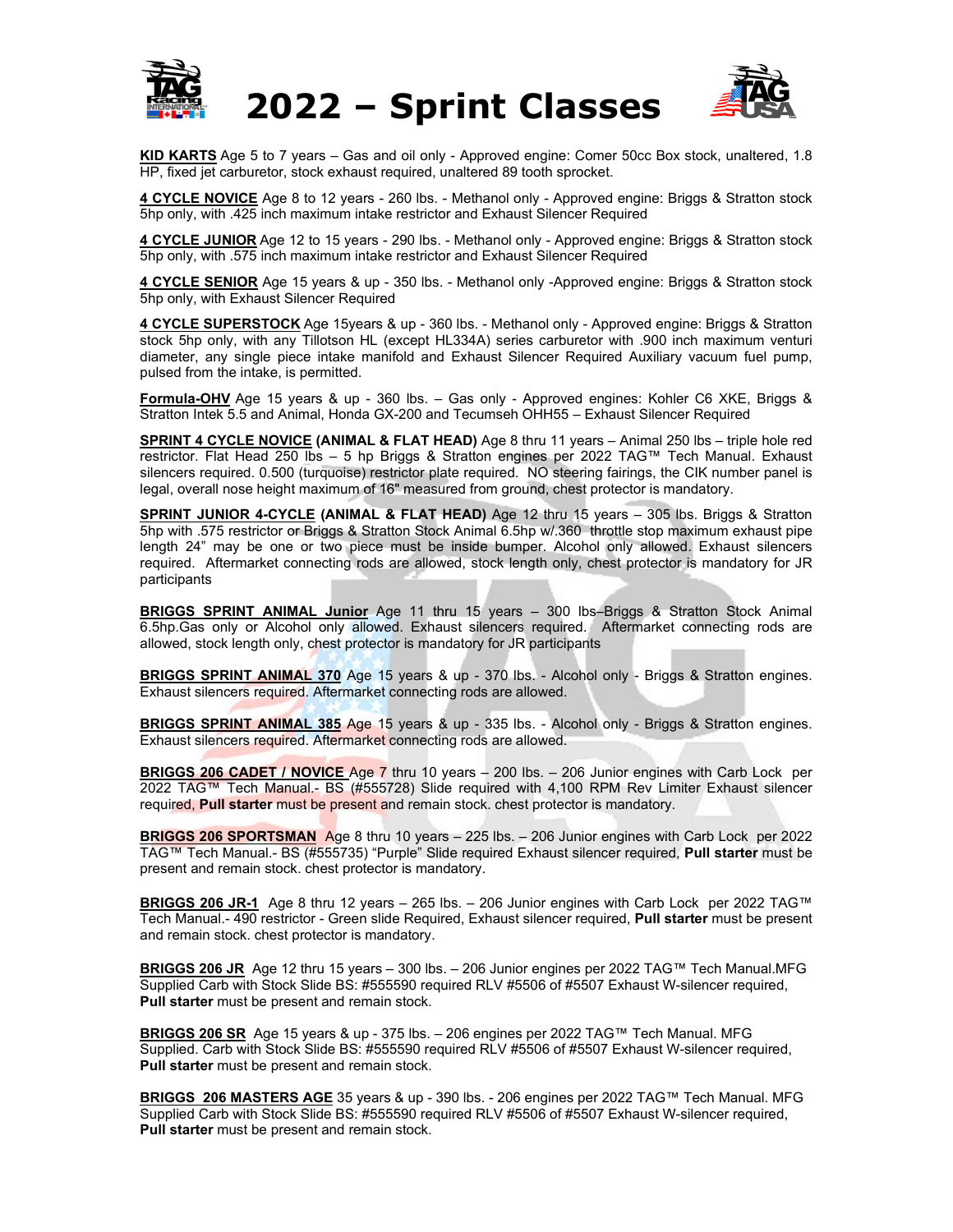



**BRIGGS WORLD FORMULA JR** Age 11 thru 15 years – 300 lbs. – World Formula Junior engines per 2022 TAG™ Tech Manual.- Exhaust silencer required. chest protector is mandatory.

**BRIGGS WORLD FORMULA SR** Age 15 years & up - 390 lbs. – World Formula engines per 2022 TAG™ Tech Manual.. Exhaust silencer required

**BRIGGS WORLD FORMULA MASTERS** Age 30 years & up - 405 lbs. – World Formula engines per 2022 TAG™ Tech Manual.. Exhaust silencer required

**TILLOTSON T225 CADET** Age 7 thru 10 years – 200 lbs. – T225 TR engines per 2022 TAG™ Tech Manual.- Exhaust silencer required. chest protector is mandatory.

**TILLOTSON T225 JR** Age 11 thru 15 years – 300 lbs. – T225 TR engines per 2022 TAG™ Tech Manual.- Exhaust silencer required. chest protector is mandatory.

**TILLOTSON T225 SR** Age 15 years & up - 350 lbs. – T225 TR engines per 2022 TAG™ Tech Manual.. Exhaust silencer required

**TILLOTSON T225 MASTERS** Age 30 years & up - 390 lbs. – T225 TR engines per 2022 TAG™ Tech Manual.. Exhaust silencer required

**4 CYCLE INTERNATIONAL NOVICE** (CLONE) Age 7 thru 11 years – 225 lbs. – 6.5 clone engines per 2022 TAG™ Tech Manual.. ARC/.550" Blue Restrictor With stock Muffler, **Pull starter** must be present and remain stock chest protector is mandatory.

**4 CYCLE CLONE JR** Age 11 thru 15 years – 305 lbs. – 6.5 clone engines per 2022 TAG™ Tech Manual.. Exhaust silencer required, **Pull starter** must be present and remain stock chest protector is mandatory.

**4 CYCLE CLONE SR** Age 15 years & up – 360 lbs– 6.5 clone engines per 2022 TAG™ Tech Manual.. Exhaust silencer required, **Pull starter** must be present and remain stock.

**4 CYCLE CLONE MASTERS** Age 30 years & up – 385 lbs– 6.5 clone engines per 2022 TAG™ Tech Manual.. Exhaust silencer required,

**4 CYCLE CLONE BULLDERS SR** Age 15 years & up – 360 lbs– 6.5 clone engines per 2022 TAG™ Tech Manual.. Exhaust silencer required, Approved SFI certified billet aluminum flywheel only

**4 CYCLE CLONE STOCK APPEARING SR** Age 15 years & up – 385 lbs– 6.5 clone engines per 2022 TAG™ Tech Manual.. Exhaust silencer required, Approved SFI certified billet aluminum flywheel only

**KZ / ICC Senior** Age 16 years & up – ICC—385 lbs. / KZ--395 lbs. - Gas & oil only - Approved engines 125cc ICC CIK/FIA engines (ICC engines stock 30mm Dellorto carb only). CIK style Bodywork Only. Chassis& engine tech per - TAG rules. Sit-up sprint style seat only, 13" minimum height cannot pass rear axle. - TAG rules. All CIK/FIA approved, and homologated engines must use the approved parts and components for that homologation number, **also competitor must bring his or her homologation papers to tech, this is mandatory.**

**KZ / ICC Masters** Age 16 years & up – ICC—415 lbs. / KZ--425 lbs.. Gas & oil only- Approved engines: 125cc ICC CIK/FIA engines (ICC engines stock 30mm Dellorto carb only). CIK style Bodywork Only. Chassis & engine tech per - TAG rules. . Sit-up sprint style seat only, 13" minimum height cannot pass rear axle. - TAG rules. All CIK/FIA approved, and homologated engines must use the approved parts and components for that homologation number, **also competitor must bring his or her homologation papers to tech, this is mandatory.**

**125cc Stock Moto Age** 16 years & up - 385 lbs. Gas & oil only - Approved engines: Honda 125cc moto. CIK style Bodywork Only. Chassis & engine tech per - TAG rules. CIK Sit-up sprint style seat only, 13" minimum height cannot pass rear axle. Cylinder and cylinder head must be stock 1999 – 2001. Pipe is restricted to the following RLV 6800 series, RCE T3, and RLV-R4, - Pro Circuit Pipe #SK-1

**125cc Stock Moto Heavy** Age 16 years & up - 410 lbs. Gas & oil only - Approved engines: Honda 125cc moto. CIK style Bodywork Only. Chassis & engine tech per TAG rules. Tires open CIK Sit-up sprint style seat only, 13" minimum height cannot pass rear axle. Cylinder and cylinder head must be stock 1999 OEM. Pipe is restricted to the following RLV 6800 series, RCE T3, and RLV-R4, - Pro Circuit Pipe #SK-1,